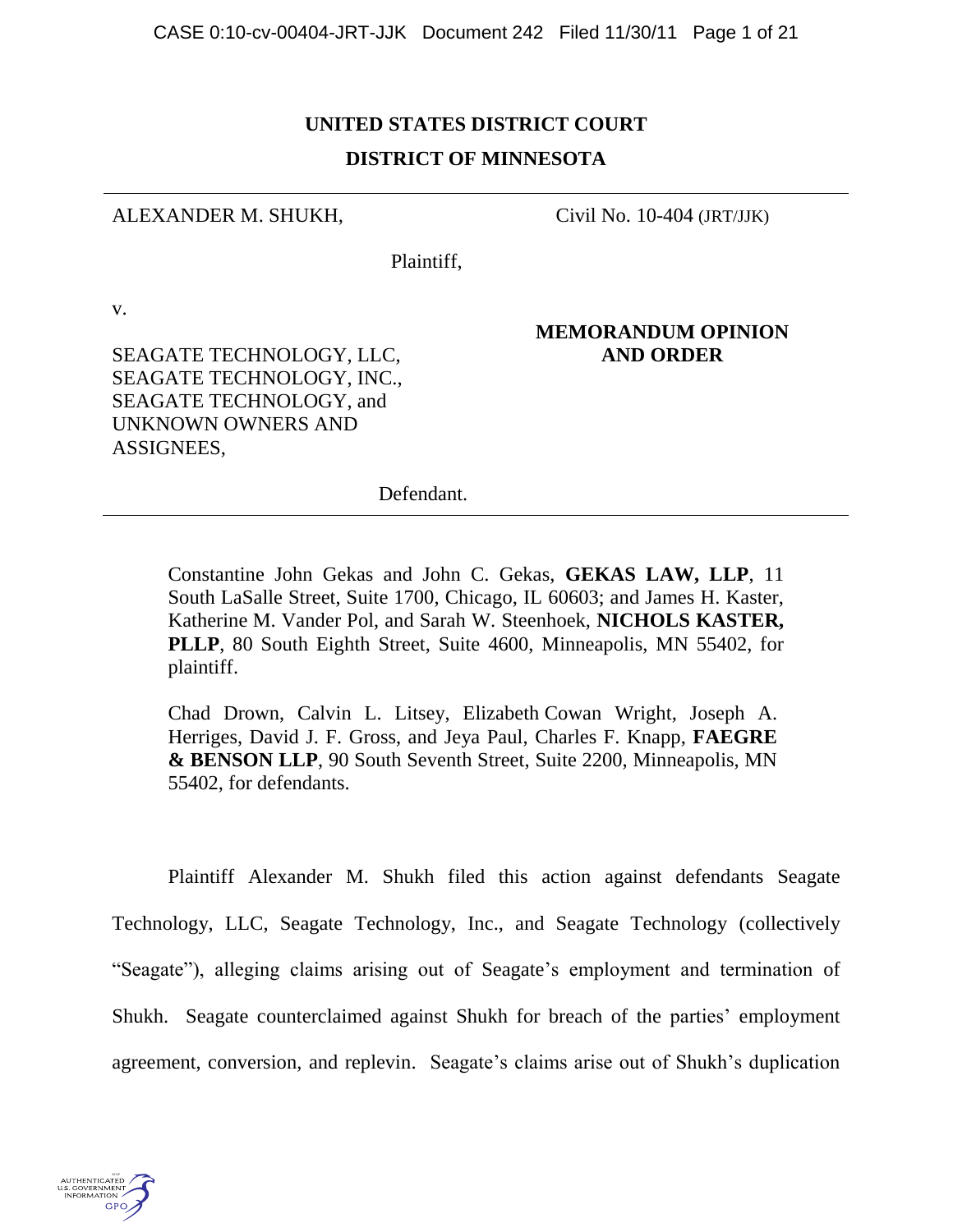#### CASE 0:10-cv-00404-JRT-JJK Document 242 Filed 11/30/11 Page 2 of 21

and retention of over 49,000 documents owned by Seagate. Shukh moves to dismiss the counterclaims. Seagate moves for summary judgment on all of its counterclaims, or, in the alternative, for a preliminary injunction on the breach of contract counterclaim or for the return of documents pursuant to the Court's inherent authority. Because there is no material issue of fact as to Shukh"s breach of the document return provision of the employment agreement, the Court will grant Seagate's motion for summary judgment as to the breach of contract claim. The Court will grant Shukh"s motion to dismiss as to the conversion and replevin counterclaims because the heart of those claims lies in the breach of contract claim. The Court will deny the remaining motions made by Shukh and Seagate.

#### **BACKGROUND**

Shukh worked at Seagate from around September 15, 1997 until sometime after he was notified of his termination on January 14, 2009, to be effective March 16, 2009. (Am. Compl. ¶¶ 33, 34, April 7, 2010, Docket No. 7.) Shukh signed an agreement entitled At-Will Employment, Confidential Information and Invention Assignment Agreement on September 15, 1997. (Am. Compl., Ex. 1.) Seagate alleges Shukh breached the following provision of the agreement:

Returning Company Documents: I agree that, at the time of leaving the employ of the Company, I will deliver to the Company (and will not keep in my possession, recreate or deliver to anyone else) any and all devices, records, data, notes, reports, proposals, lists, correspondence, specifications, drawings, blueprints, sketches, materials, equipment, software, other documents or property, or reproductions of any aforementioned items developed by me pursuant to my employment with the Company or otherwise belonging to the Company, its successors or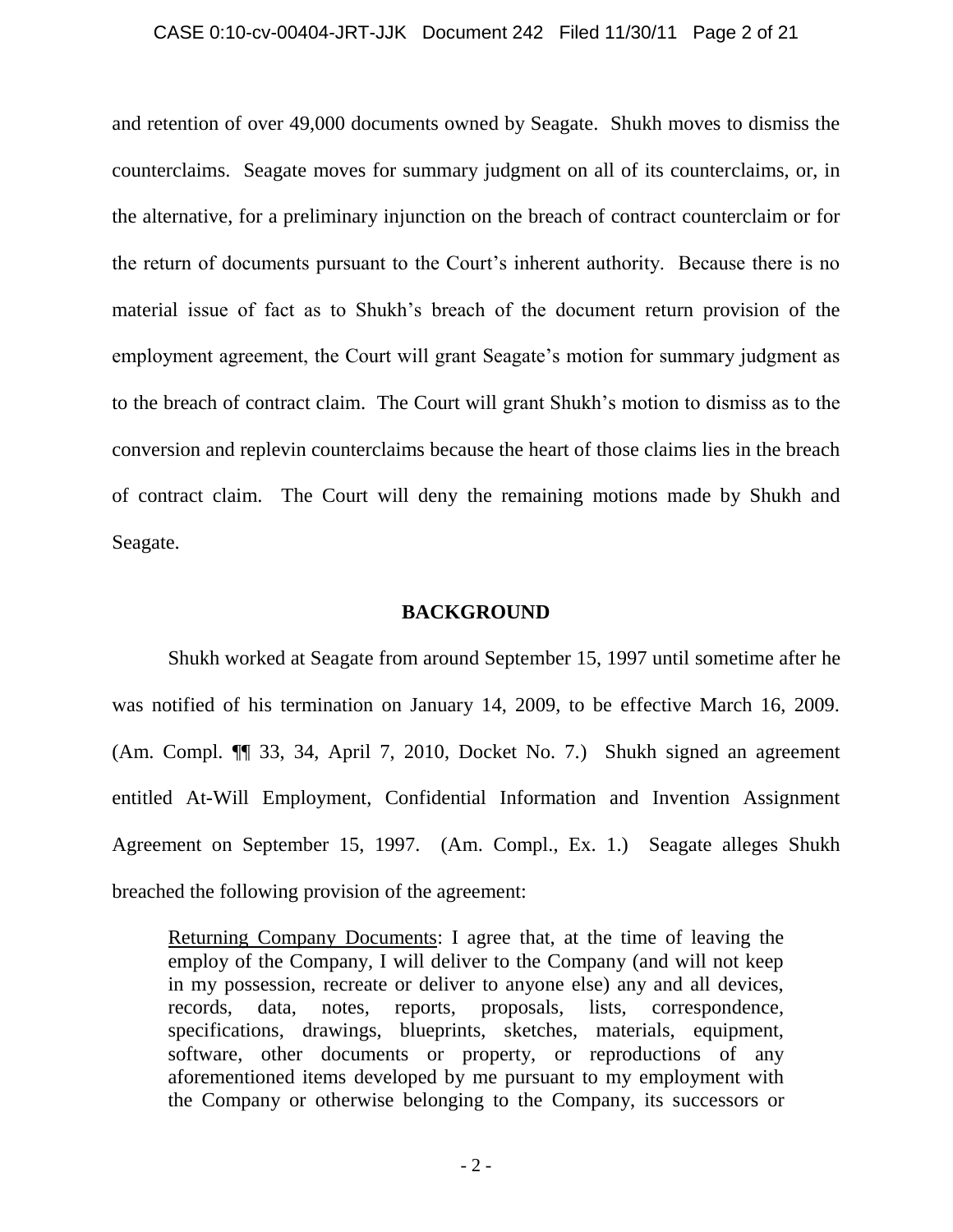assigns. In the event of the termination of my employment, I agree to sign and deliver the "Termination Certification" attached hereto as Exhibit C.

(Am. Compl., Ex. 1 at 3.) Prior to Shukh"s termination and immediately following his notice of termination, Shukh made copies of approximately 49,607 pages of Seagate's documents.  $\frac{1}{1}$  (Mots. Hr'g Tr. at 36:10-16, Sept. 28, 2010, Docket No. 64.) Shukh alleges that the documents are proof of his inventorship rights at issue in his claims against Seagate. (Am. Compl. ¶ 330.)

Seagate repeatedly requested the return of the documents, but Shukh has refused. First, on January 15, 2009, after Shukh received his notice of termination, Shukh's supervisor was informed that Shukh was copying and taking documents from Seagate. (Allen Decl. ¶ 4, June 13, 2011, Docket No. 166.) When Shukh"s supervisor requested the return of the documents, Shukh refused. (Allen Decl. ¶¶ 4-5.) On May 26, 2009, Seagate sent a letter to Shukh, again requesting the return of the documents, but no documents were returned. (Mem. in Supp., Ex. H, Docket No. 163-8.) Later that year, Shukh"s attorney indicated that he had possession of about twelve documents. (Mem. in Opp"n to Mot. for Summ. J., Exs. B-4, B-6, Docket No. 189-2.) Seagate first learned that Shukh had taken many more documents in February of 2010, when Shukh filed his complaint, referencing numerous Seagate documents. (Reply Mem. 4, Aug. 2, 2011, Docket No. 195.) Seagate sent a letter to Shukh the following month, once more

 $\overline{a}$ 

<sup>&</sup>lt;sup>1</sup> Shukh copied 4,544 documents onto physical pieces of paper using Seagate's copier and paper, and digitally copied 45,063 documents onto electronic media. (Am. Countercl. ¶ 20, June 3, 2011, Docket No. 155.)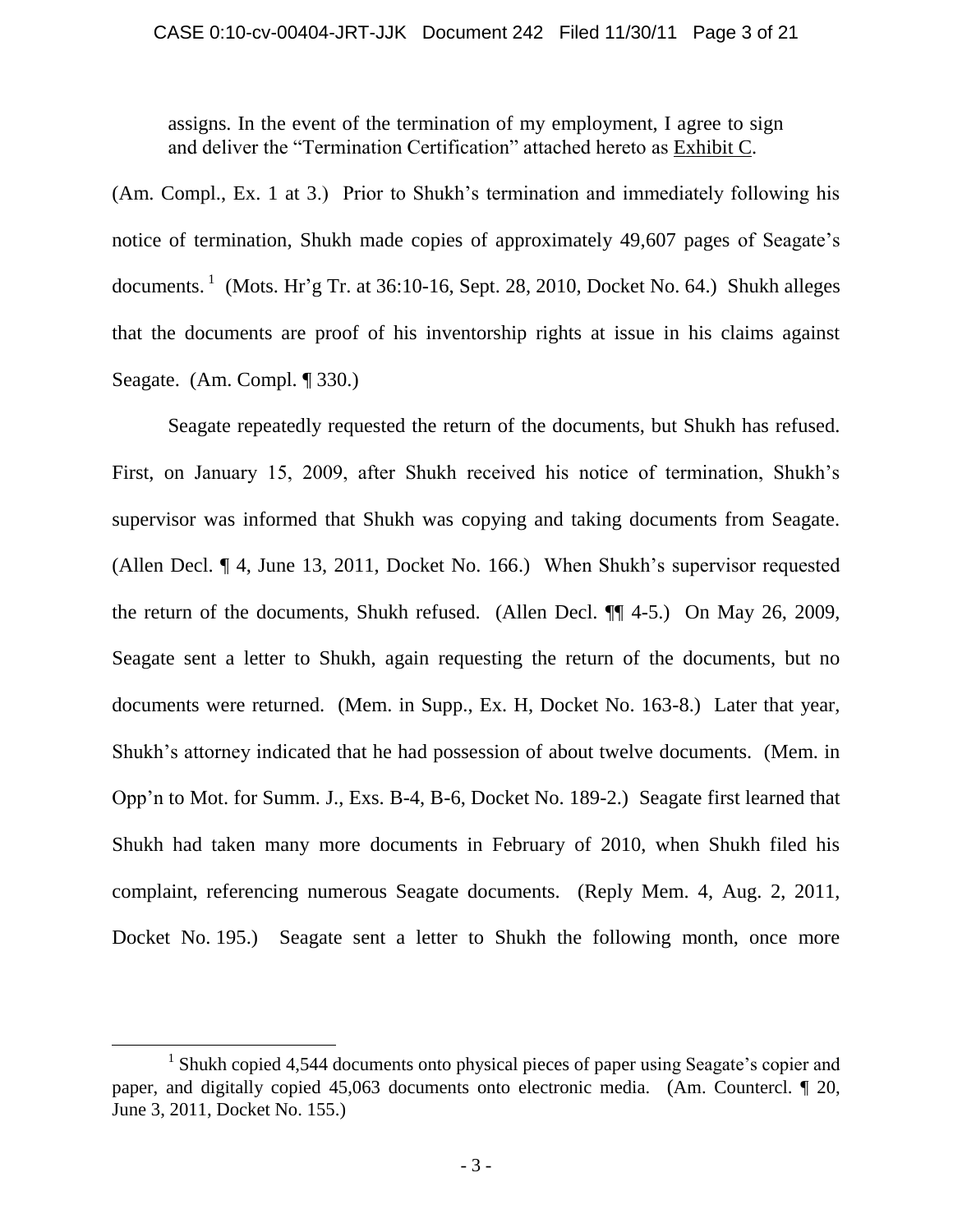#### CASE 0:10-cv-00404-JRT-JJK Document 242 Filed 11/30/11 Page 4 of 21

requesting the return of Seagate"s documents, citing the terms of the employment agreement (Mem. in Supp., Ex. J, June 13, 2011, Docket No. 163-10); Shukh refused.

Seagate prepared a motion for the return of documents and initially scheduled a hearing on the motion for June 2, 2010. (Stipulation 2, May 17, 2010, Docket No. 12.) As a result of a trial in which Shukh's counsel was involved, the parties agreed to delay the hearing until after August 16, 2010. (*Id.* at 3.) Seagate moved for return of its documents in August. (Mot. to Disqualify Counsel and for Return of Documents, Aug. 30, 2010, Docket No. 25.) A hearing was held before the Magistrate Judge on September 28, 2010, and Shukh"s counsel admitted that Shukh had taken approximately 50,000 documents. (Mots. Hr'g Tr. at 36:10-14, Sept. 28, 2010.) At that hearing the Magistrate Judge ordered Shukh to copy all of the documents and provide them to Seagate, so that Seagate could examine them and determine whether there are any privilege concerns. (Docket No. 61.) Seagate alleges that this hearing was the first time it learned the extent of the documents taken, and it subsequently counterclaimed against Shukh on April 15, 2011, seeking the return of all of the documents. (Ans. and Countercl., Apr. 15, 2011, Docket No. 142.) Shukh made copies of the documents, and gave those additional copies to Seagate. (Am. Countercl. ¶ 20.) However, to date, none of Shukh"s own copies of Seagate's documents appear to have been returned to Seagate.

Shukh moved to dismiss Seagate's counterclaims for failure to state a claim on May 13, 2011. (Mot. to Dismiss, May 13, 2011, Docket No. 150.) Seagate moved for summary judgment on its counterclaims on June 13, 2011. (Mot. for Summ. J., June 13, 2011, Docket No. 169.) In support of its motion, Seagate submitted a DVD containing a

- 4 -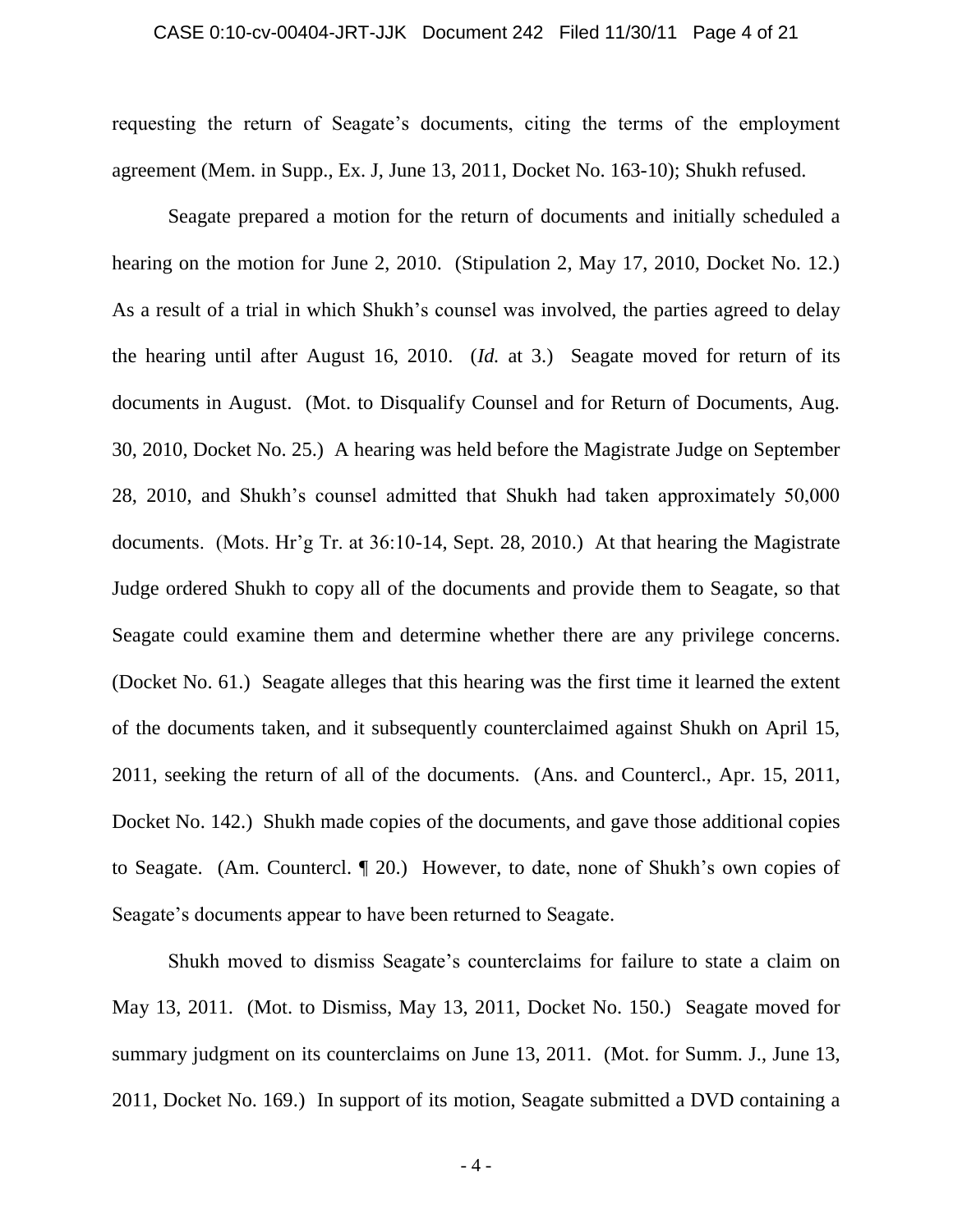#### CASE 0:10-cv-00404-JRT-JJK Document 242 Filed 11/30/11 Page 5 of 21

copy of the documents at issue under protective seal. (Drown Decl., Ex. P, June 13, 2011, Docket No. 163-16.) Additionally, Seagate has produced many of the documents at issue in discovery, but withheld approximately 392 documents under assertions of privilege. (Letter to Dist. Judge, Sept. 23, 2011, Docket No. 202.) Those documents are now the subject of a motion to compel made by Shukh, which will be decided by the Magistrate Judge. (Am. Mot. to Compel, Oct. 7, 2011, Docket No. 206.) Shukh later moved to dismiss Seagate's counterclaims for lack of jurisdiction. (Mot. to Dismiss, Oct. 14, 2011, Docket. No. 214.)

### **ANALYSIS**

### **I. STANDARD OF REVIEW**

#### **A. Motion to Dismiss**

Shukh moves to dismiss Seagate"s counterclaims under Federal Rule of Civil Procedure 12(b)(6) for failure to state a claim upon which relief can be granted. Although a complaint need not contain "detailed factual allegations" to survive a motion to dismiss, "a plaintiff"s obligation to provide the "grounds" of his "entitle[ment] to relief" requires more than labels and conclusions, and a formulaic recitation of the elements of a cause of action will not do." *Bell Atl. Corp. v. Twombly*, 550 U.S. 544, 555 (2007) (internal citations omitted). "Where a complaint pleads facts that are merely consistent with a defendant's liability, it stops short of the line between possibility and plausibility" and must be dismissed. *Ashcroft v. Iqbal*, 129 S. Ct. 1937, 1949 (2009) (internal quotation marks omitted). In reviewing a complaint on a motion to dismiss, the Court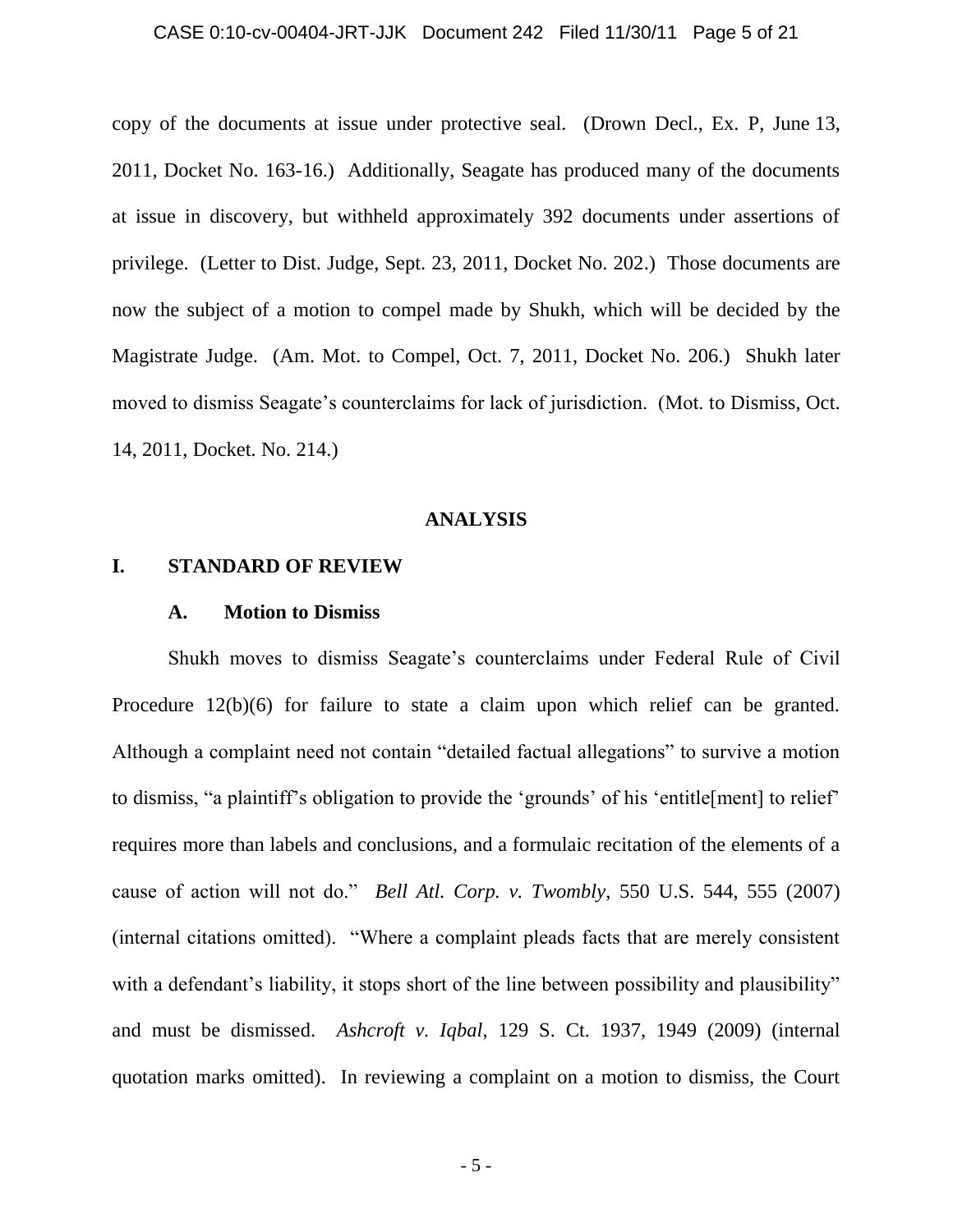takes as true all allegations in the complaint, and construes it in the light most favorable to the nonmoving party. *Carton v. Gen. Motors Acceptance Corp.*, 611 F.3d 451, 454  $(8^{th}$  Cir. 2010).

### **B. Seagate's Motion for Summary Judgment**

Seagate moves for summary judgment pursuant to Federal Rule of Civil Procedure 56. Summary judgment is appropriate where there are no genuine issues of material fact and the moving party can demonstrate that it is entitled to judgment as a matter of law. Fed. R. Civ. P. 56(a). A fact is material if it might affect the outcome of the suit, and a dispute is genuine if the evidence is such that it could lead a reasonable jury to return a verdict for either party. *Anderson v. Liberty Lobby, Inc.*, 477 U.S. 242, 248 (1986). A court considering a motion for summary judgment must view the facts in the light most favorable to the non-moving party and give that party the benefit of all reasonable inferences that can be drawn from those facts. *Matsushita Elec. Indus. Co., Ltd. v. Zenith Radio Corp.*, 475 U.S. 574, 587 (1986). "To defeat a motion for summary judgment, a party may not rest upon allegations, but must produce probative evidence sufficient to demonstrate a genuine issue [of material fact] for trial." *Davenport v. Univ. of Ark. Bd. of Trustees*, 553 F.3d 1110, 1113 (8<sup>th</sup> Cir. 2009) (citing *Anderson*, 477 U.S. at 247-49).

# **II. BREACH OF CONTRACT**

### **A. Shukh's Motions to Dismiss the Breach of Contract Claim**

Shukh moves to dismiss Seagate"s breach of contract claim for failure to state a claim. Specifically, Shukh argues that Seagate has not adequately pleaded the elements

- 6 -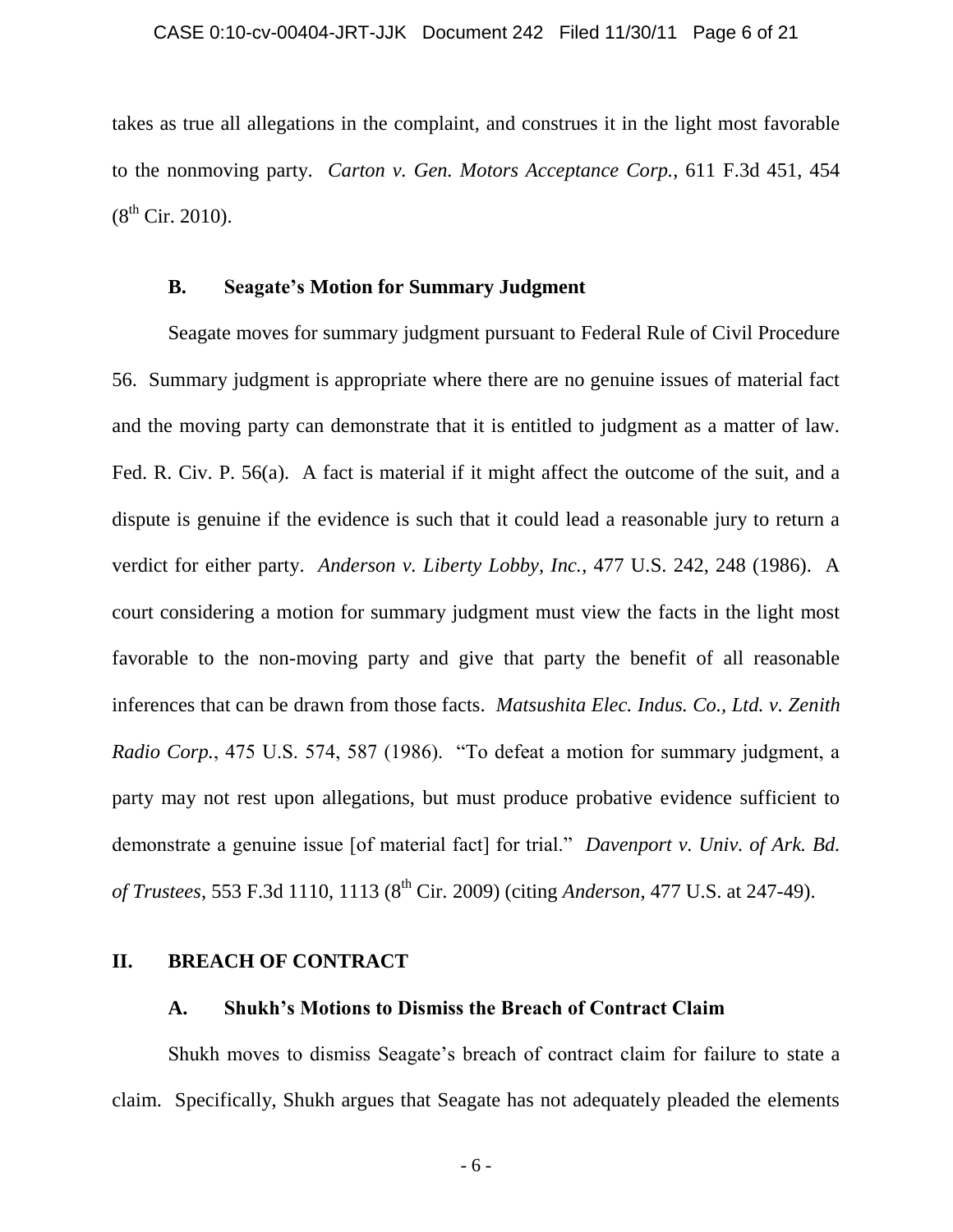# CASE 0:10-cv-00404-JRT-JJK Document 242 Filed 11/30/11 Page 7 of 21

of damages and satisfaction of conditions precedent. Seagate amended its counterclaim to address these concerns and the Court finds that Seagate has adequately pleaded these elements, as discussed in further detail below. For these reasons, the Court will deny Shukh"s motion to dismiss for failure to state a claim as to the breach of contract counterclaim.

Additionally, Shukh moves to dismiss Seagate's breach of contract claim under Federal Rule of Civil Procedure 12(b)(1) for lack of subject matter jurisdiction, arguing that Seagate"s production of documents in discovery mooted its claim for breach of contract. Seagate did not, however, produce all of the documents at issue; it withheld approximately 392 documents due to privilege claims. At the hearing on this matter, counsel for Shukh admitted that not all documents were produced in discovery, and Shukh has a motion to compel pending before the Magistrate Judge. (Mots. Hr"g Tr. at 6:16-22, Nov. 3, 2011, Docket No. 231.) The Court concludes it has jurisdiction at this time and will deny the 12(b)(1) motion because it finds at least some documents have not yet been produced.

#### **B. Seagate's Motion for Summary Judgment on Breach of Contract**

Seagate moves for summary judgment on its counterclaim for breach of contract. To establish a breach of contract claim under Minnesota law, the plaintiff must prove that (1) an agreement was formed, (2) the plaintiff performed any conditions precedent, and (3) the defendant breached the agreement. *Nicollet Cattle Co. v. United Food Group, LLC*, No. 08-5899, 2010 WL 3546784, at \*7 (D. Minn. Sept. 7, 2010) (citing *Commercial* 

- 7 -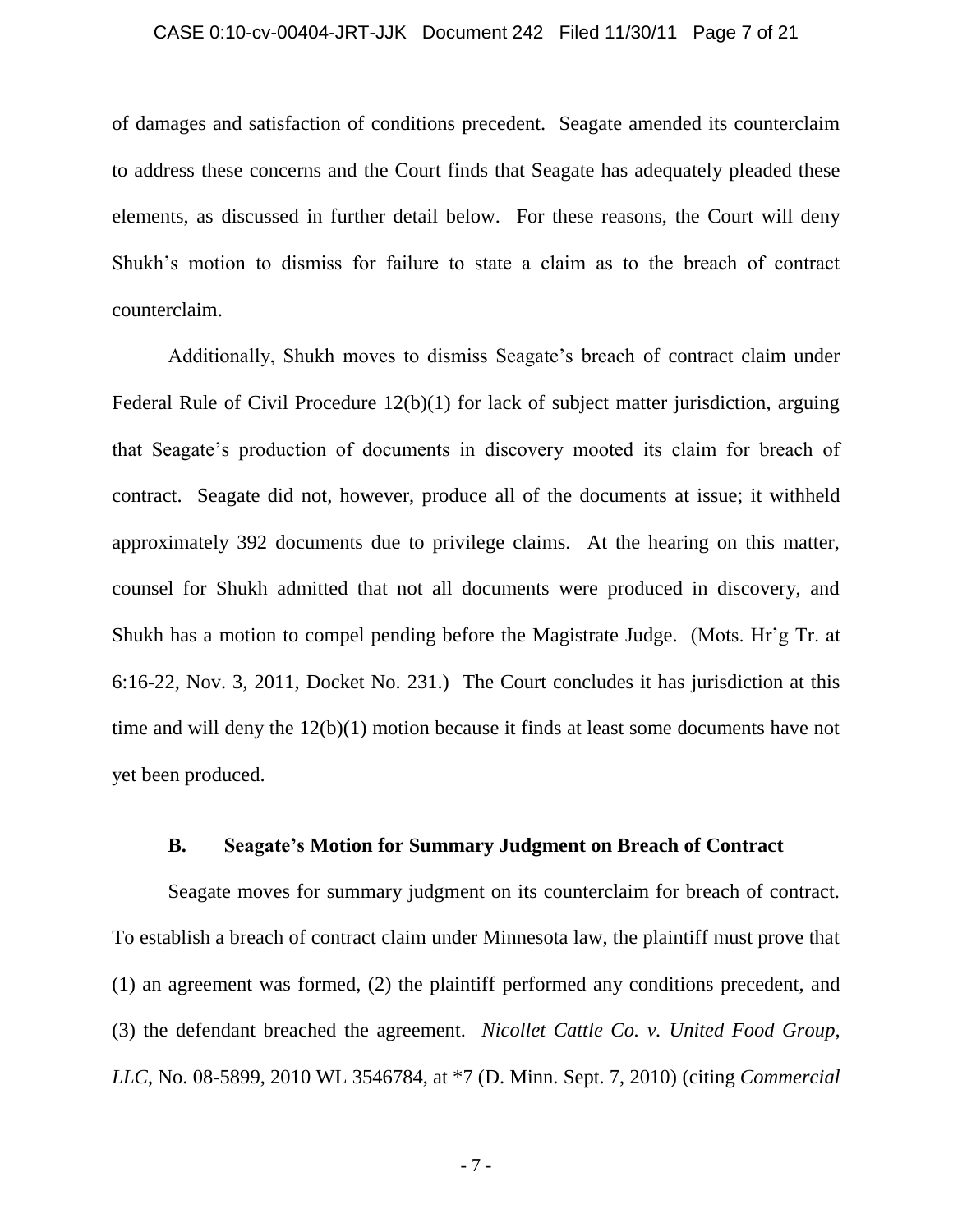#### CASE 0:10-cv-00404-JRT-JJK Document 242 Filed 11/30/11 Page 8 of 21

*Assocs., Inc. v. Work Connection, Inc.*, 712 N.W.2d 772, 782 (Minn. Ct. App. 2006)). In addition, some Minnesota cases hold that damages are a required element, *see, e.g., Parkhill v. Minn. Mut. Life Ins. Co.*, 174 F. Supp. 2d 951, 961 (D. Minn. 2000), while others indicate that specific performance may be requested in lieu of damages. *See Loppe v. Steiner*, 699 N.W.2d 342, 349 (Minn. Ct. App. 2005).

Seagate argues that there is no genuine issue of fact on any of the elements required to prove a breach of contract claim. Seagate supports its claim with ample record evidence that Shukh does not dispute.<sup>2</sup> First, an agreement was formed when Shukh signed the employment agreement. (Am. Compl. ¶ 287 (admitting the existence of the agreement).) The consideration exchanged included Seagate's promises of at-will employment and compensation and Shukh"s promise to comply with the terms of the Employment Agreement. (Am. Compl., Ex. 1 at 1.)

Second, any conditions precedent have been satisfied. A condition precedent "is one which is to be performed before the agreement of the parties becomes operative." *Lake Co. v. Molan*, 131 N.W.2d 734, 740 (Minn. 1964). The agreement generally required Shukh to agree to its terms "[a]s a condition of [his] employment with Seagate." (Am. Compl., Ex. 1 at 1.) Additionally, the document return provision was to be

 $\overline{a}$ 

Fed. R. Civ. P. 56(e). In reaching its decision, the Court considered the supporting materials provided by both parties in the light most favorable to Shukh.

 $2$  Rule 56(e) provides:

If a party fails . . . to properly address another party"s assertion of fact as required by Rule 56(c), the court may  $\dots$  (2) consider the fact undisputed for purposes of the motion; [or] (3) grant summary judgment if the motion and supporting materials – including the fact considered undisputed – show that the movant is entitled to it . . . .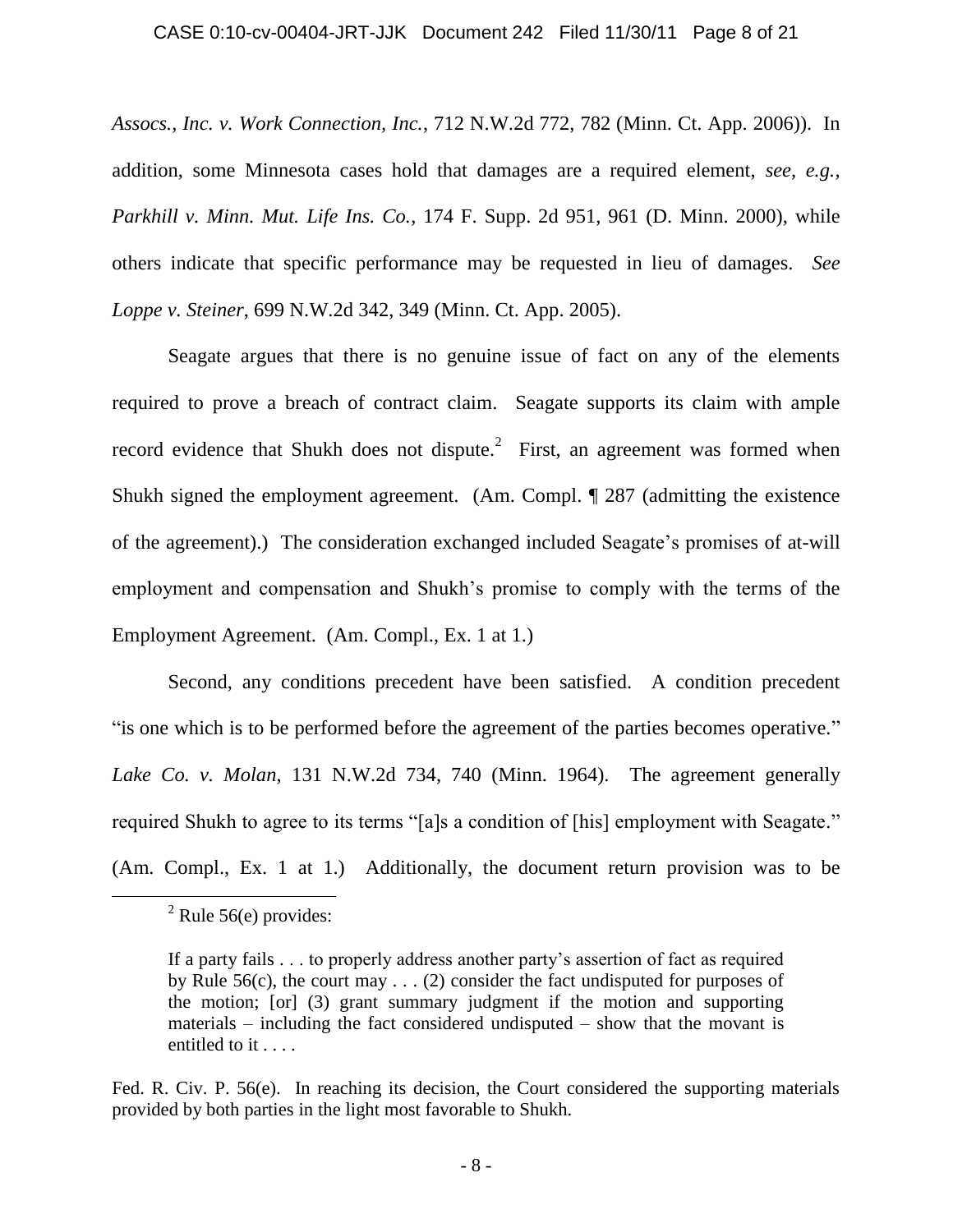# CASE 0:10-cv-00404-JRT-JJK Document 242 Filed 11/30/11 Page 9 of 21

complied with "at the time of leaving the employ of" Seagate. (Am. Compl., Ex. 1 at 3.) There is no material issue of fact that Seagate employed Shukh nor that Shukh has left the employ of Seagate. (Am. Compl. ¶¶ 33, 34.)

Finally, there is no issue of fact that Shukh breached the contract. The terms of the employment agreement are clear: upon Shukh"s termination he was to return Seagate's "records, data, notes, reports, . . . correspondence, specifications, drawings, blueprints, sketches, . . . other documents or property, or reproductions of any aforementioned items . . . ." (Am. Compl., Ex. 1 at 3.) Shukh admitted that he took and retained Seagate"s documents. (Stipulation 2; Mots. Hr"g Tr. 26-27, Sept. 28, 2010; *see also* Am. Compl. ¶¶ 241, 250, 252.)

A review of the evidence submitted in this action indicates that there is no genuine issue of material fact on the elements of breach of contract. However, Shukh has raised a number of defenses to Seagate's breach of contract claim which the Court now addresses.

### **C. Shukh's Defenses to Breach of Contract**

Shukh asserts that the counterclaims are moot because Seagate attached a copy of the documents to its motion, that the counterclaims are preempted by federal patent law and the Constitution, that he needs additional time for discovery, that Seagate's request for equitable remedies is barred by its unclean hands, and that Seagate has waived its rights under the contract due to its delay in seeking legal relief. The Court considers each of these defenses in turn.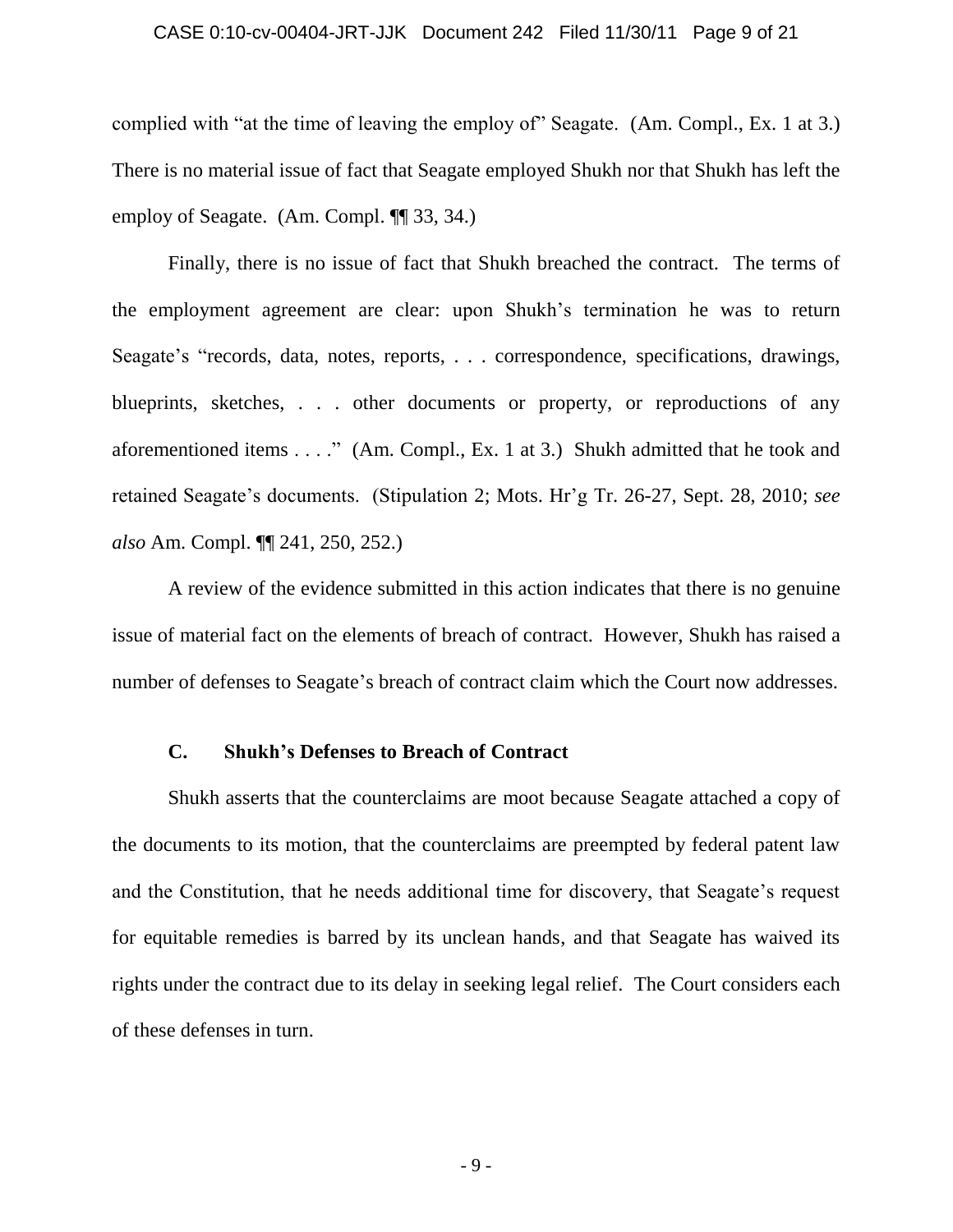### **1. Mootness**

 $\overline{a}$ 

Shukh argues that Seagate's counterclaims are moot because Seagate later disclosed all of the documents at issue in support of its summary judgment motion. Shukh cites to cases that involve parties who initially disclosed materials in discovery and later attempted to obtain a protective order or assert a privilege.<sup>3</sup> The Court finds that these cases are inapposite. By producing documents as part of the litigation process in 2011, Seagate did not condone Shukh"s unauthorized taking of the documents in 2009. Further, the parties have a legally cognizable interest in the outcome, because lawful possession of the documents is relevant for this action and for future use of the documents.<sup>4</sup> See City of Erie v. Pap's A.M., 529 U.S. 277, 287 (2000). The Court finds that Seagate did not moot its breach of contract claims by submitting a copy of the documents in support of its motions.

<sup>3</sup> *See United States ex rel. Schweizer v. Oce, N.V*., 577 F. Supp. 2d 169, 176 (D.D.C. 2008) (a party must jealously guard its privilege to retain it); *Door Direct, Inc. v. Nationwide Delivery Sys., Inc*., 2005 U.S. Dist. LEXIS 35236 (W.D. Tex. 2005) (a party may use information obtained through discovery); *Cruz v. Coach Stores, Inc.*, 196 F.R.D. 228, 230 (S.D.N.Y. 2000) (party had disclosed material in related litigation without a protective order and therefore could not assert a privilege over same material in a different action); *McGreevy v. CSS Indus.*, 1996 U.S. Dist. LEXIS 10244 (E.D. Pa. 1996) (no privilege where information was inadvertently disclosed if no reasonable attempt made to safeguard information or prompt steps taken to correct disclosure).

<sup>&</sup>lt;sup>4</sup> The documents exchanged in this litigation are currently protected under seal. Seagate is concerned that Shukh will use the documents for a competitive advantage in his new business, Spingate Technology, LLC, which develops memory technology designed to replace the type of products made by Seagate. (Mem. in Supp., Ex. Q, June 13, 2011, Docket No. 163-17.)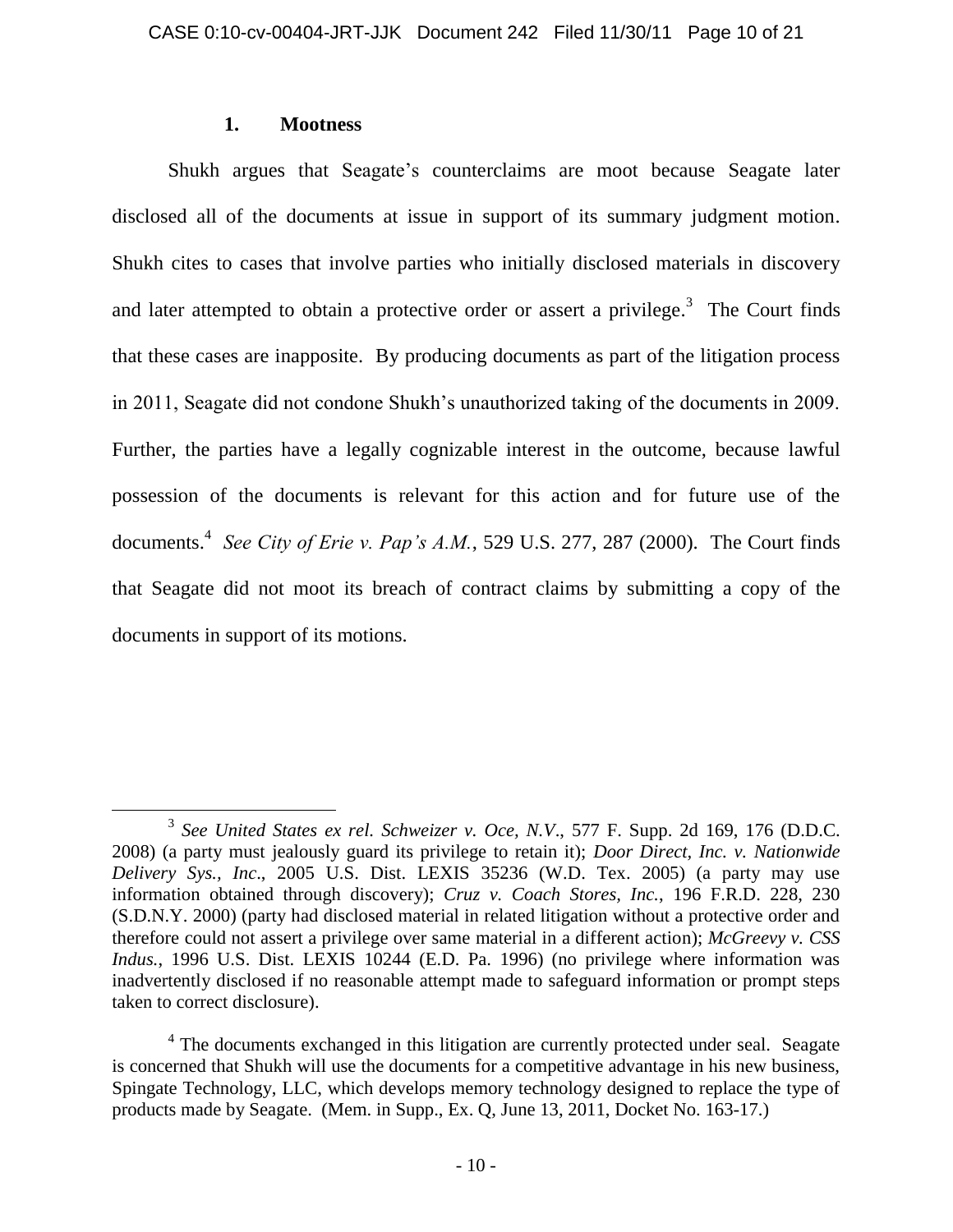# **2. Preemption and Constitutionality**

Shukh also defends against Seagate's counterclaims by arguing that they are preempted by federal patent law because he needs the documents to prove his inventorship claims. In addition, he argues that the return of the documents would conflict with the Patent Clause of the Constitution, U.S. Const. art. I, § 9, cl. 8, and therefore may not be ordered.<sup>5</sup> These arguments rest on the premise that Shukh is unable to prove his inventorship claims without these documents and that he cannot obtain the documents in another manner. To the contrary, Seagate has already provided nearly all of these documents in discovery, and Shukh is currently challenging Seagate"s assertion of privilege over the documents not produced. (Letter to Dist. Judge 1-2, Sept. 20, 2011, Docket No. 201; Am. Mot. to Compel.) It is clear that there are other lawful methods of obtaining such proof, such as discovery governed by the Federal Rules of Civil Procedure. This Court will not sanction an employee's breach of contract merely because the employee finds it inconvenient to follow the rules of discovery to obtain evidence supporting its claims against an employer.

 $\overline{a}$ 

<sup>&</sup>lt;sup>5</sup> The patent clause states that "Congress shall have Power  $\dots$  [t]o promote the Progress of Science and useful Arts, by securing for limited Times to Authors and Inventors the exclusive Right to their respective Writings and Discoveries . . . ." U.S. Const. art. I, § 9, cl. 8. Shukh's argument as to this clause is not clear, but it appears that he creates a distinction between ownership and inventorship, and argues that inventorship cannot be transferred, even though ownership of a patent may be assigned. Because, pursuant to his reading, the patent clause primarily protects inventor's rights, he argues that any theories that detract from the right of inventorship run afoul of the Constitution.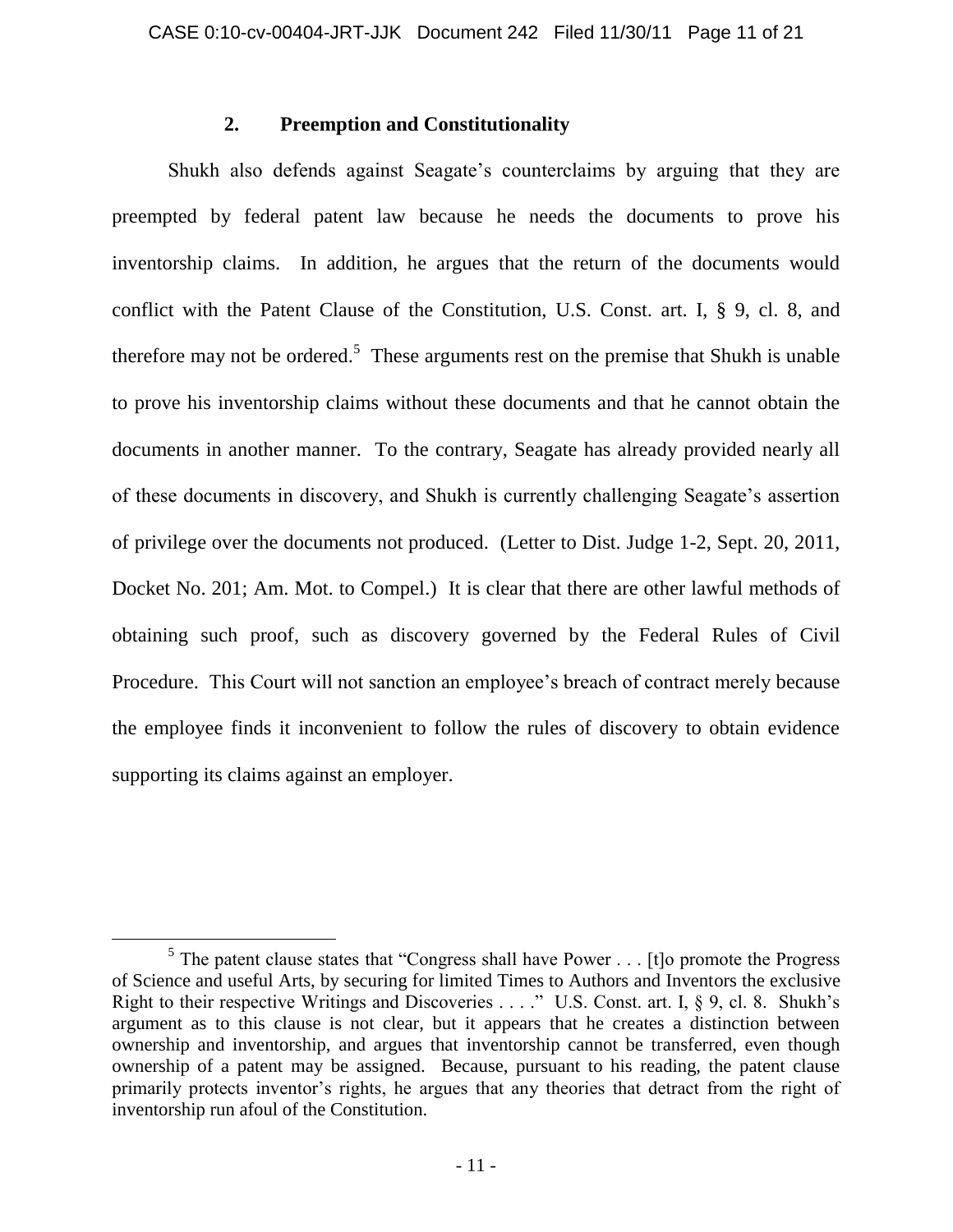### **3. Additional Time for Discovery**

Shukh submits a declaration seeking additional time for discovery on its defenses and claims against Seagate. A "party opposing summary judgment is required to file an affidavit . . . showing what specific facts further discovery might uncover." *Roark v. City of Hazen*, 189 F.3d 758, 762 ( $8<sup>th</sup>$  Cir. 1999). In *Anuforo v. Commissioner*, the district court denied a party's request for additional time to take a witness's testimony because the request lacked specific facts and a description of "what information further discovery might reveal."<sup>6</sup> 614 F.3d 799, 808 ( $8<sup>th</sup>$  Cir. 2011) (affirming). Similarly, Shukh"s assertions lack specificity. He claims that he must investigate "[t]he true facts behind Seagate's failure to move promptly to seek the return of documents" and take additional depositions. (Mem. in Opp'n to Mot. for Summ. J., Ex. D  $\P$  4, July 12, 2011, Docket No. 189-4.) Shukh does not indicate what information might be uncovered or how the "true facts" of Seagate's purported delay might be relevant to the counterclaims. Accordingly, the Court finds that Shukh has not adequately supported his request for additional time for discovery.

# **4. Unclean Hands**

 $\overline{a}$ 

Shukh also raises the equitable defense of unclean hands to bar Seagate's request of specific performance of the contract. "The doctrine of unclean hands will be invoked

<sup>6</sup> The Eighth Circuit reached similar holdings in *Ray v. Am. Airlines, Inc.*, 609 F.3d 917, 923 ( $8<sup>th</sup>$  Cir. 2010) (denying request because non-moving party failed to articulate how facts sought were relevant to rebuttal of motion for summary judgment); and *Marksmeier v. Davie*, 622 F.3d 896, 903 ( $8<sup>th</sup>$  Cir. 2011) (denying request because non-moving party's statement that depositions were "necessary to test the veracity of and refute the allegations made" was not specific enough).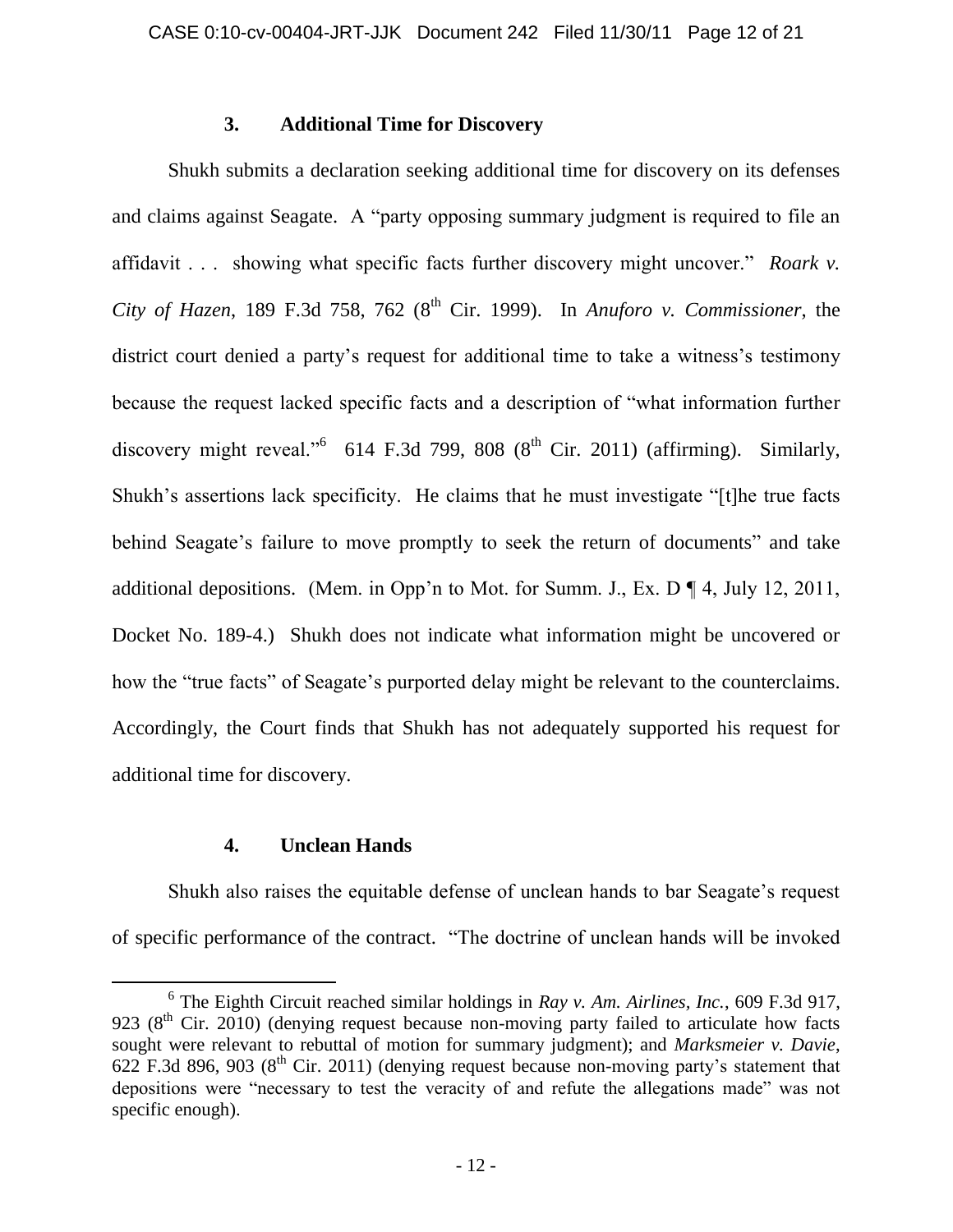### CASE 0:10-cv-00404-JRT-JJK Document 242 Filed 11/30/11 Page 13 of 21

only to deny equitable relief to a party whose conduct has been unconscionable by reason of a bad motive." *Wind Turbine Indus. Corp. v. Jacobs Wind Elec. Co., Inc.*, No. 09-36, 2010 WL 4723385, at \*12 (D. Minn. Nov. 16, 2010). Shukh argues that his claims against Seagate of correction of inventorship and fraud support a finding that Seagate has unclean hands. This Court addressed Shukh"s argument of unclean hands in its Order dated March 30, 2011 when it dismissed Shukh"s request for a declaration that the document return provisions of the employment agreement are unenforceable.<sup>7</sup> (Mem. Op. and Order at 29-31, Mar. 30, 2011, Docket No. 140.) Shukh has not submitted additional evidence to persuade the Court to reconsider this decision.

A party may not merely raise the defense of unclean hands to contest a motion for summary judgment without providing any evidentiary support.<sup>8</sup> Shukh had the burden to show that there was a factual dispute as to his defense of unclean hands, and has failed to point to a single fact outside of the allegations contained in his complaint. For this

 $\overline{a}$ 

 $<sup>7</sup>$  Shukh had argued that Seagate's fraudulent omission of his name as inventor and its</sup> filing of false patent applications demonstrated unclean hands. (*Id.* at 30.) This Court reviewed his arguments and found "no evidence of unconscionability, or bad faith" that would require this Court to declare the document return provisions unenforceable, and the Court dismissed the claim for declaratory judgment. (*Id.* at 31.)

<sup>&</sup>lt;sup>8</sup> Courts have repeatedly dismissed the defense of unclean hands when it is unsupported. *See, e.g., Minn. Specialty Crops, Inc. v. Minn. Wild Hockey Club, LP*, No. 00-2317, 2002 U.S. Dist. LEXIS 13991, at \*36 (D. Minn. July 26, 2002) (dismissing unclean hands defense when defendants presented no specific evidence showing plaintiff sought trademark registrations in bad faith); *Metro Networks Communs., Ltd. P'ship v. Zavodnick*, No. 03-6198, 2003 U.S. Dist. LEXIS 22685, at \*22 (D. Minn. Dec. 12, 2003) (dismissing unclean hands defense when defendant did not show plaintiff"s conduct was "unconscionable either as a result of a "bad motive" or in the benefits to [plaintiff] or injury to others"); *Pedersen v. Akona*, 429 F. Supp. 2d 1130, 1143-44 (D. Minn. 2006) (declining to apply unclean hands doctrine in correction of inventorship action because plaintiff had not produced evidence showing defendant acted with bad motive and plaintiff had not established elements of fraud).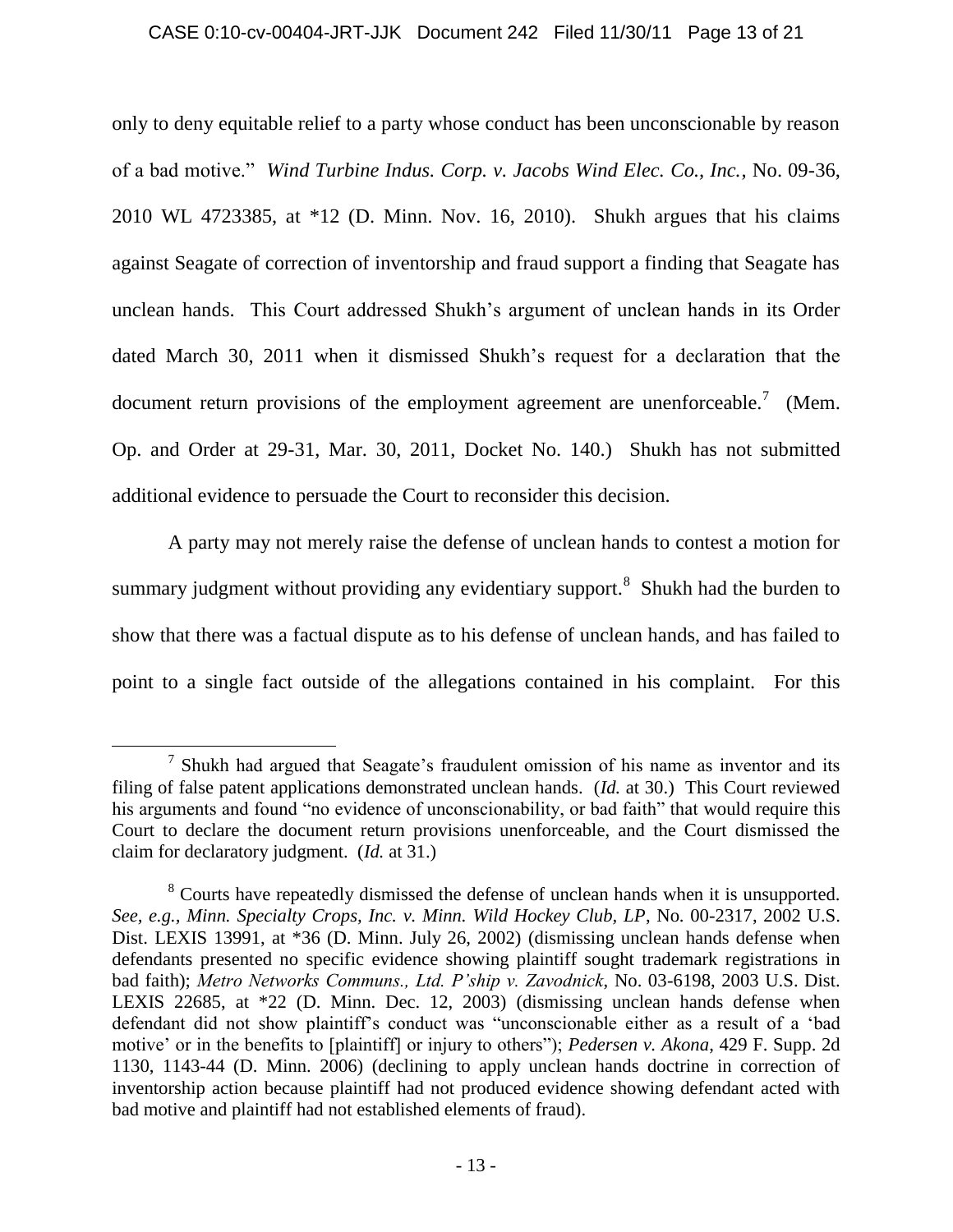reason, the Court finds that Seagate's demand for specific performance is not barred by Shukh's defense of unclean hands.<sup>9</sup>

# **5. Waiver**

 $\overline{a}$ 

Shukh asserts that Seagate waived its rights to enforce the document return provision of the contract, because Seagate first asked Shukh to return the documents on his last day in January 2009, but waited sixteen months to take any legal action to retrieve the documents and two and a half years before moving for summary judgment on this issue. Waiver requires "an intentional relinquishment of a known right, and it must clearly be made to appear from the facts disclosed." *Citizens Nat'l Bank v. Mankato Implement, Inc.*, 441 N.W.2d 483, 487 (Minn. 1989) (internal quotation marks omitted). Mere unexplained delay is not construed as a voluntary relinquishment of contractual rights. *Har-Mar, Inc. v. Thosen & Thorshov, Inc.*, 218 N.W.2d. 751, 756 (Minn. 1974). The waiving party must also have had "full knowledge of the facts." *Freitag v. Wolf*, 226 N.W.2d 868, 870 (Minn. 1975).

The Court concludes that Seagate"s delay in seeking legal enforcement does not constitute waiver. Seagate showed that it sought enforcement of the document return provision at regular intervals since Shukh"s termination in 2009. Seagate has made numerous requests for the documents and all of them have been refused or ignored by Shukh. Further, Seagate could not have waived its rights prior to knowing how many

<sup>&</sup>lt;sup>9</sup> Shukh clearly may continue to pursue his original claims of fraud, correction of inventorship, discrimination, and retaliation. This portion of the opinion concerns only unclean hands in the context of the breach of contract, which is unsupported.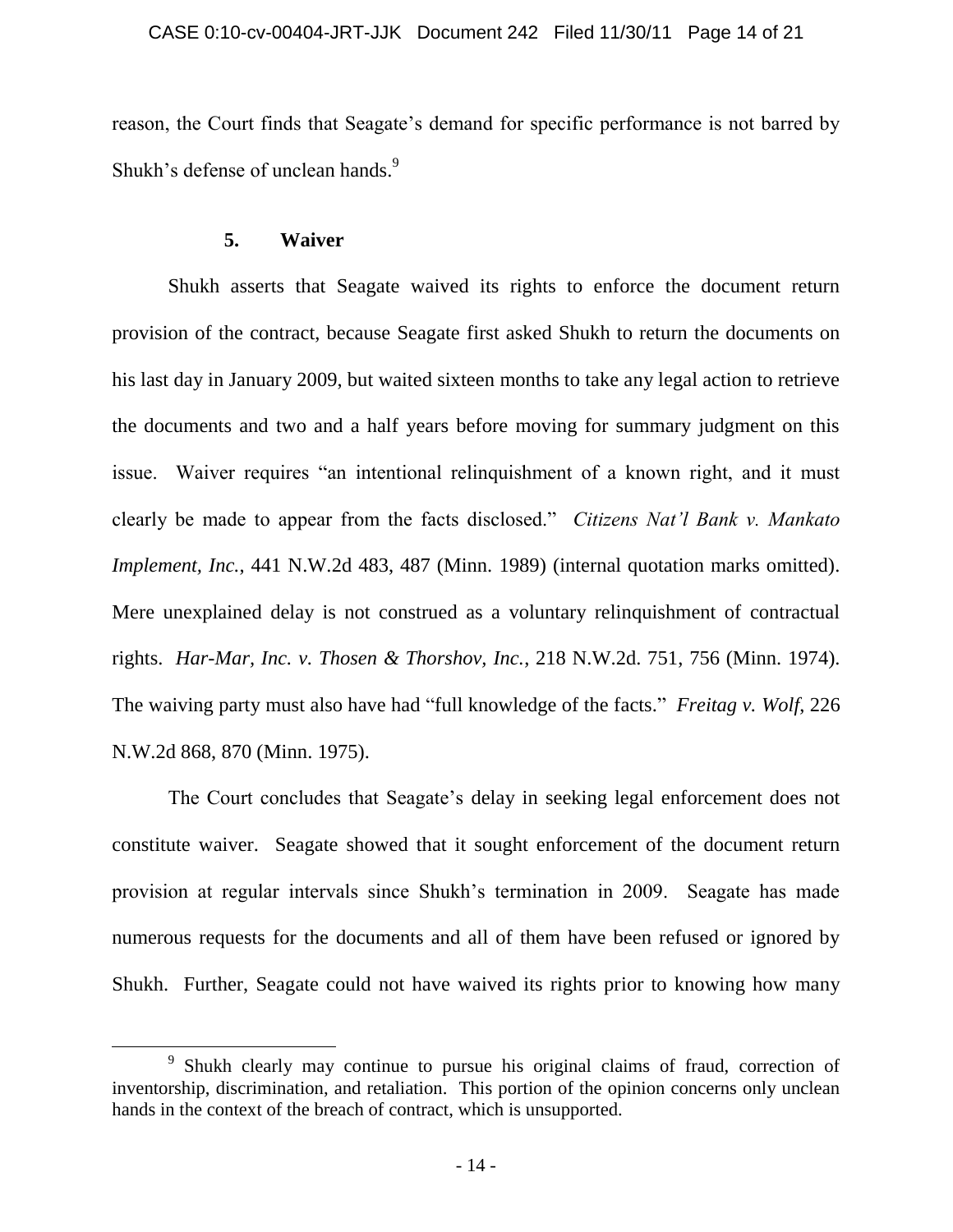#### CASE 0:10-cv-00404-JRT-JJK Document 242 Filed 11/30/11 Page 15 of 21

documents were involved, and Seagate claims that it did not have full knowledge of the facts until a hearing held September 28, 2010. After the hearing, Seagate timely filed its counterclaim for the return of the documents. Additionally, Seagate also notes that the employment agreement included a clause requiring "any waiver of rights under this agreement" to be "in writing signed by the party to be charged." (Am. Compl., Ex. 1 at 4.) Because Seagate showed no intention of relinquishing its rights by repeatedly asking for the documents, and because Shukh"s employment agreement clearly required the return of the documents at issue, the Court finds that the defense of waiver does not bar Seagate's enforcement of the contract.<sup>10</sup>

In sum, the Court finds none of the defenses that Shukh raised against Seagate's counterclaims are adequate to defeat Seagate"s motion for summary judgment on the breach of contract claim. Shukh has not disputed Seagate"s proof of the elements of the breach claim, and his defenses are insufficient. The Court will grant summary judgment in favor of Seagate as to the breach of contract claim and will order specific performance in the form of Shukh returning the relevant documents.

 $\overline{a}$ 

 $10$  Similar to his argument on mootness, Shukh cites numerous cases in which courts have held that a party has waived work product and attorney-client privileges because it failed to take adequate and reasonable steps to protect its privileges. *See Bowles v. Nat'l Ass'n of Home Builders*, 224 F.R.D. 246, 253 (D.D.C. 2004); *IMC Chems., Inc. v. Niro, Inc.*, No. 98-2348, 2000 U.S. Dist. LEXIS 22850, at \*80-81 (D. Kan. July 19, 2000). The Court finds these cases inapplicable because Seagate"s assertion of privilege is not at issue in the present motions before this Court and will be determined by the Magistrate Judge. (Am. Mot. to Compel.) Seagate is seeking to enforce an employment agreement that explicitly required the return of any documents at the termination of Shukh"s employment.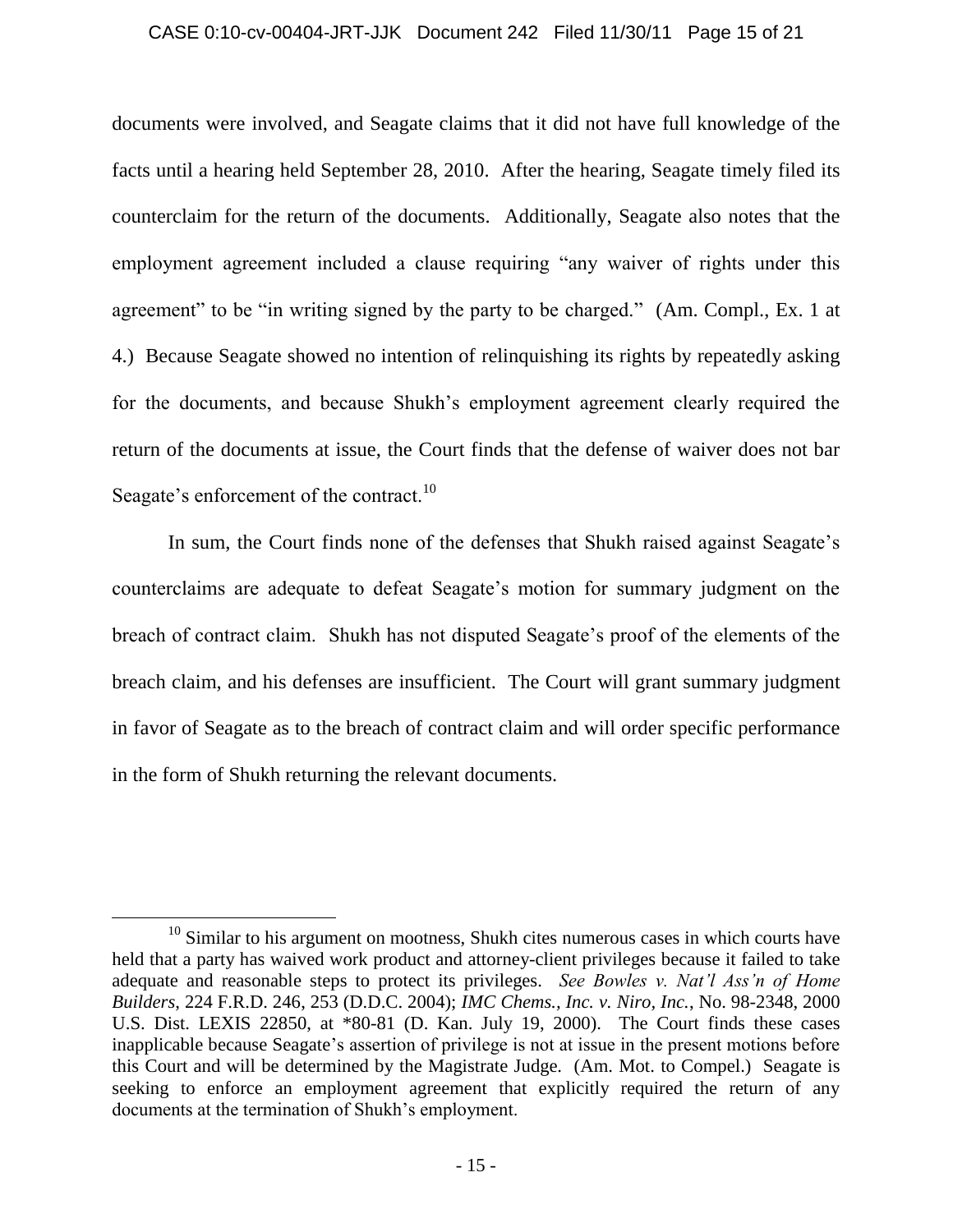# **C. Preliminary Injunction**

Seagate moved in the alternative for a preliminary injunction on the breach of contract claim, asking this Court to order the return of the documents pending the resolution of the action. The Court denies Seagate's motion for a preliminary injunction because it is rendered moot by the Court's grant of summary judgment on the breach of contract claim. $^{11}$ 

# **III. CONVERSION AND REPLEVIN**

 $\overline{a}$ 

Seagate has also asserted counterclaims of conversion and replevin against Shukh based on his appropriation of its documents. Under Minnesota law, conversion is "an act of willful interference with personal property, done without lawful justification by which any person entitled thereto is deprived of use and possession." *DLH, Inc. v. Russ*, 566 N.W.2d 60, 71 (Minn. 1997) (internal quotation marks omitted). Punitive damages for conversion may be awarded under Minn. Stat. § 549.20. *Goodwin v. Harmon*, No. 97- 1123, 1997 WL 769491, at \*2 (Minn. Ct. App. Dec. 16, 1997). "A replevin action seeks to regain possession of items" and is governed by Minnesota statute. *B-Kam, LLP v. Floding*, No. 08-5168, 2011 U.S. Dist. LEXIS 34683, at \*26 (D. Minn. Mar. 30, 2011); *see* Minn. Stat. §§ 565.21-23. A judgment in replevin may include "damages for the detention, or the taking and withholding." Minn. Stat. § 548.04.

 $11$ Although the Court is not resolving this issue, it appears that there is no strong basis for a finding of irreparable harm at this time. A court may deny a preliminary injunction solely on the ground that the movant did not show a threat of irreparable harm to the movant. *Watkins Inc. v. Lewis*, 346 F.3d 841, 844 (8<sup>th</sup> Cir. 2003).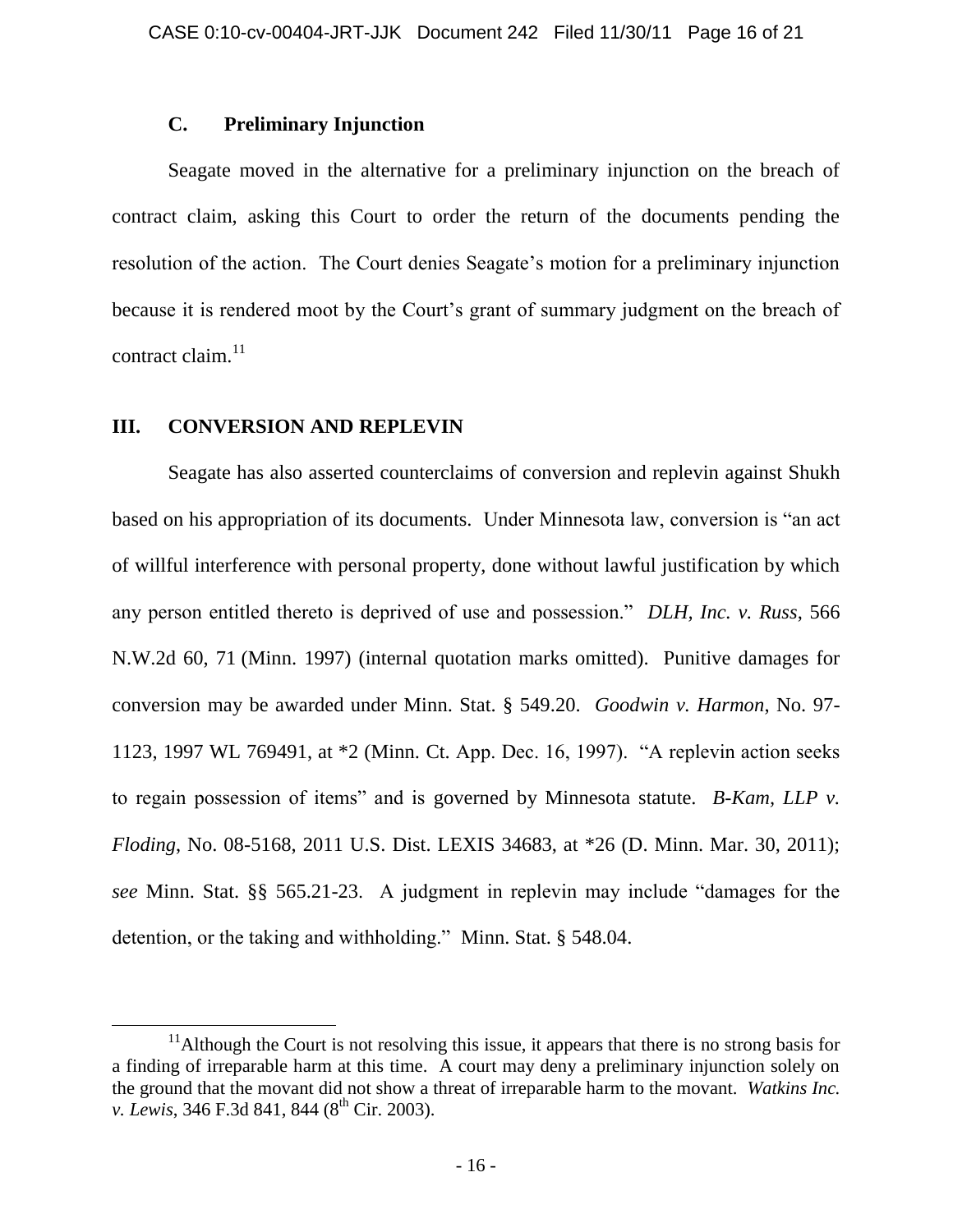Shukh moves to dismiss Seagate"s conversion and replevin claims on two theories: one, that the heart of the action is a breach of contract and there is no distinct tort; and, two, that he did not take original documents, but only copies. Seagate moves for summary judgment on both claims.

### **A. Heart of the Action**

Shukh moves to dismiss Seagate"s conversion and replevin claims on grounds that the heart of the action is a breach of contract. "Minnesota law does not recognize an independent tort for conduct that merely constitutes a breach of contract." *First Integrity Bank, N.A. v. Ohio Cas. Ins. Co.*, Civ. No. 05-2761, 2006 WL 1371674, at \*6 (D. Minn. May 15, 2006). If the "actions at the heart" of a tort claim "are identical to those which constitute a breach of contract," there is no separate tort cause of action. *Id*. "A tort is independent from a breach of contract if a relationship would exist which would give rise to the legal duty without enforcement of the contract promise itself." *Best Buy Stores, L.P. v. Developers Diversified Realty Corp.*, No. 05-2310, 2007 U.S. Dist. LEXIS 86283 (D. Minn. Nov. 21, 2007) (internal quotations marks omitted). In order for the plaintiff to recover under a breach of contract **and** a tort claim, the "plaintiff must prove separate damages for [the tort] and for breach." *Hanks v. Hubbard Broad., Inc.*, 493 N.W.2d 302, 308 (Minn. Ct. App. 1992).

In this case, the actions at the heart of the conversion and replevin claim (Shukh's taking and retention of Seagate"s documents) are the same as those giving rise to the breach of contract. Minnesota courts have not recognized a separate legal duty to return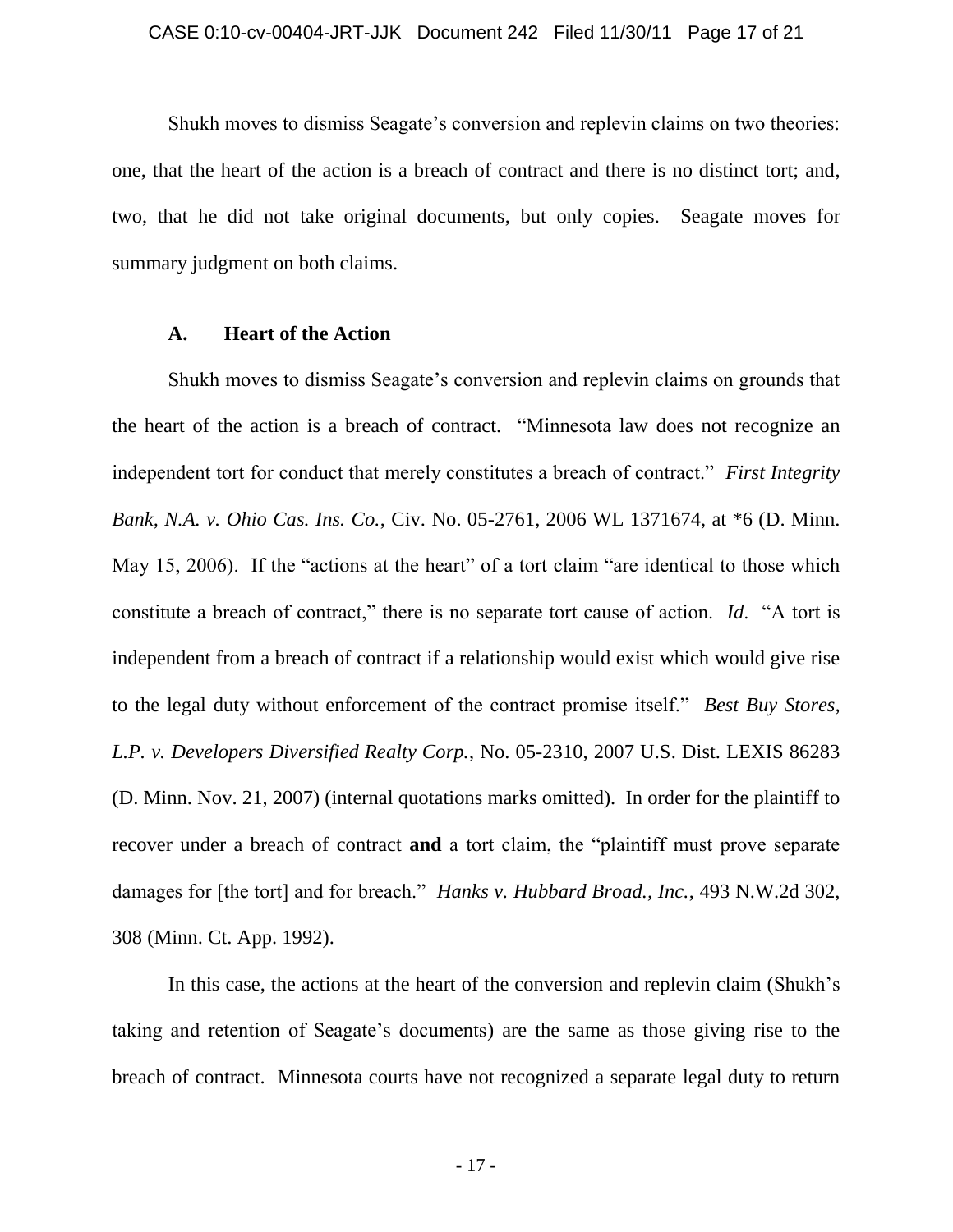an employer's documents. <sup>12</sup> Seagate has not requested a specific amount of damages at this stage, and it is unlikely that it could prove separate damages for conversion and breach. Seagate has enumerated no extraordinary circumstances that would allow it to pursue both a breach of contract action and an action in tort. Because the actions at the heart of the claims are the same and Seagate has not proven separate damages for the separate claims, the Court will grant Shukh"s motion to dismiss the conversion and replevin counterclaims.<sup>13</sup>

# **B. Conversion of Copies of Documents**

 $\overline{a}$ 

Shukh also moves to dismiss the conversion and replevin claims on grounds that Seagate only alleged that Shukh took copies, and making copies does not amount to conversion because it does not deprive the owner of the original documents. Seagate counters that Shukh took Seagate's physical property by using its paper, ink, and photocopier to make the copies at issue. It is not clear whether Minnesota law acknowledges an action in conversion or replevin for copies of documents when the

<sup>&</sup>lt;sup>12</sup> Case law from other districts is inconsistent. Although the Eastern District of Pennsylvania has held several times that an employee has an independent legal duty to return documents to its employer upon termination, *see Brown & Brown, Inc. v. Cola*, 745 F. Supp. 2d 588, 623 (E.D. Pa. 2010); *Orthovita, Inc. v. Erbe*, No. 07-2395, 2008 WL 423446, at \*6 (E.D. Pa. Feb. 14, 2008); *Integrated Waste Solutions, Inc. v. Goverdhanam*, No. 10-2155, 2010 WL 4910176, at \*13 (E.D. Pa. Nov. 30, 2010); other district courts have held that, absent a contractual provision requiring the return of documents, an employee is under no such duty. *See Bowles v. Nat'l Ass'n of Home Builders*, 224 F.R.D. at 260; *IMC Chems., Inc. v. Niro, Inc.*, No. 98-2348, 2000 U.S. Dist. LEXIS 22850, at \*80-82.

<sup>&</sup>lt;sup>13</sup> Seagate moves for summary judgment on conversion and replevin. Because the Court will grant Shukh's motion to dismiss the conversion and replevin counterclaims, the Court will deny Seagate's motion for summary judgment on these claims.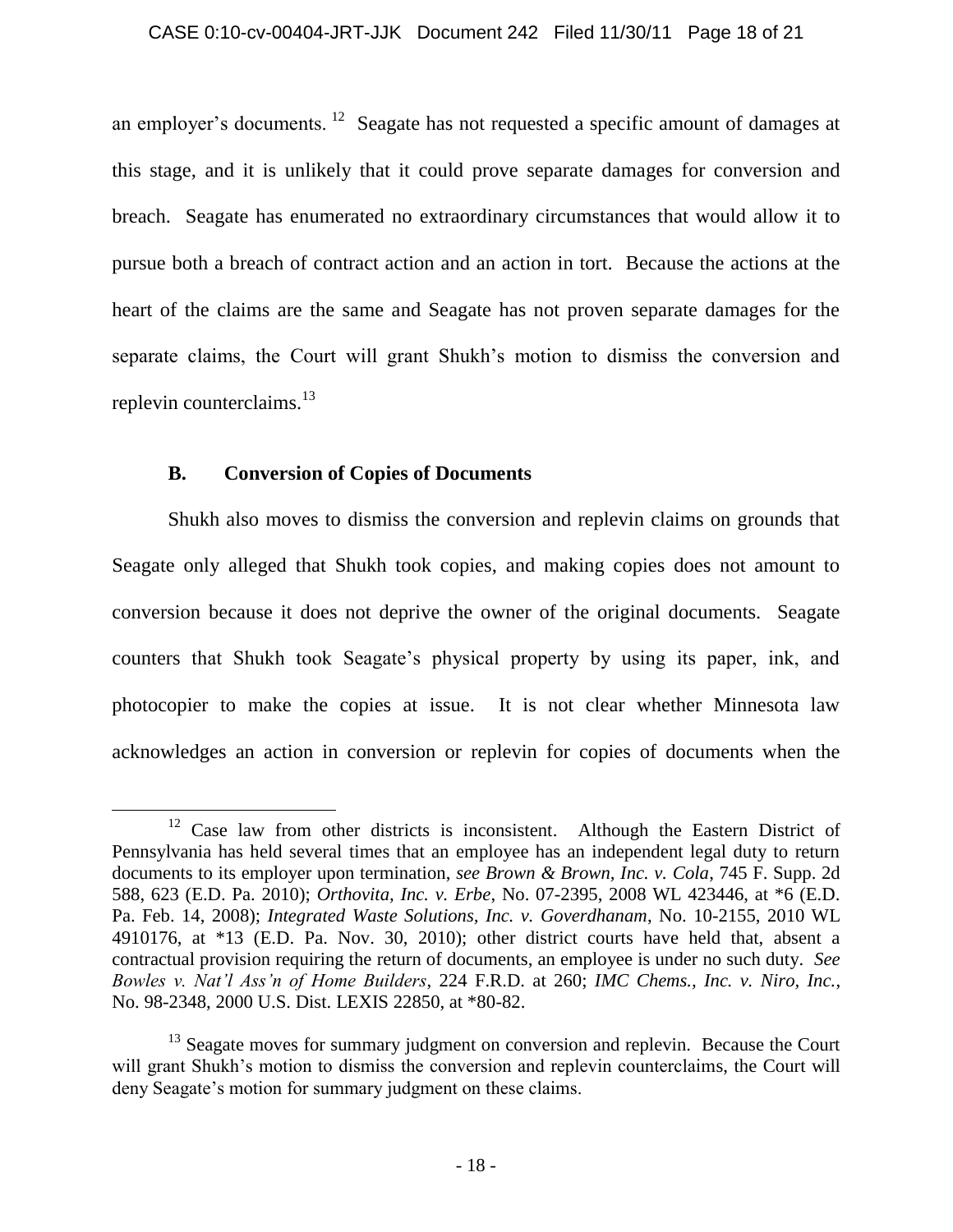claimant retains the originals. The Court finds that it need not reach that determination because Shukh's heart of the action argument effectively disposes of Seagate's counterclaims for conversion and replevin. Because the Court will grant Shukh"s motion to dismiss as to conversion and replevin, Seagate"s motion for summary judgment on those claims is rendered moot.

### **IV. COURT'S INHERENT POWER TO COMPEL RETURN OF DOCUMENTS**

Seagate argues that the Court has inherent power to compel the return of its documents. In support, it cites cases from other districts and state courts wherein a court ordered a party that obtained documents outside the course of discovery to return the documents. Shukh contends the request is improper because Federal Rule of Civil Procedure 65 governs motions for the return of documents. The Supreme Court has held that

when there is bad-faith conduct in the course of litigation that could be adequately sanctioned under the Rules, the court ordinarily should rely on the Rules rather than the inherent power. But if in the informed discretion of the court, neither the statute nor the Rules are up to the task, the court may safely rely on its inherent power.

*Chambers v. NASCO, Inc.*, 501 U.S. 32, 50, (1991). Because the Court has other sufficient bases upon which to order the return of documents, the Court will deny Seagate's motion requesting the Court to exercise its inherent powers.

### **ORDER**

Based on the foregoing, and the records, files, and proceedings herein, **IT IS HEREBY ORDERED** that: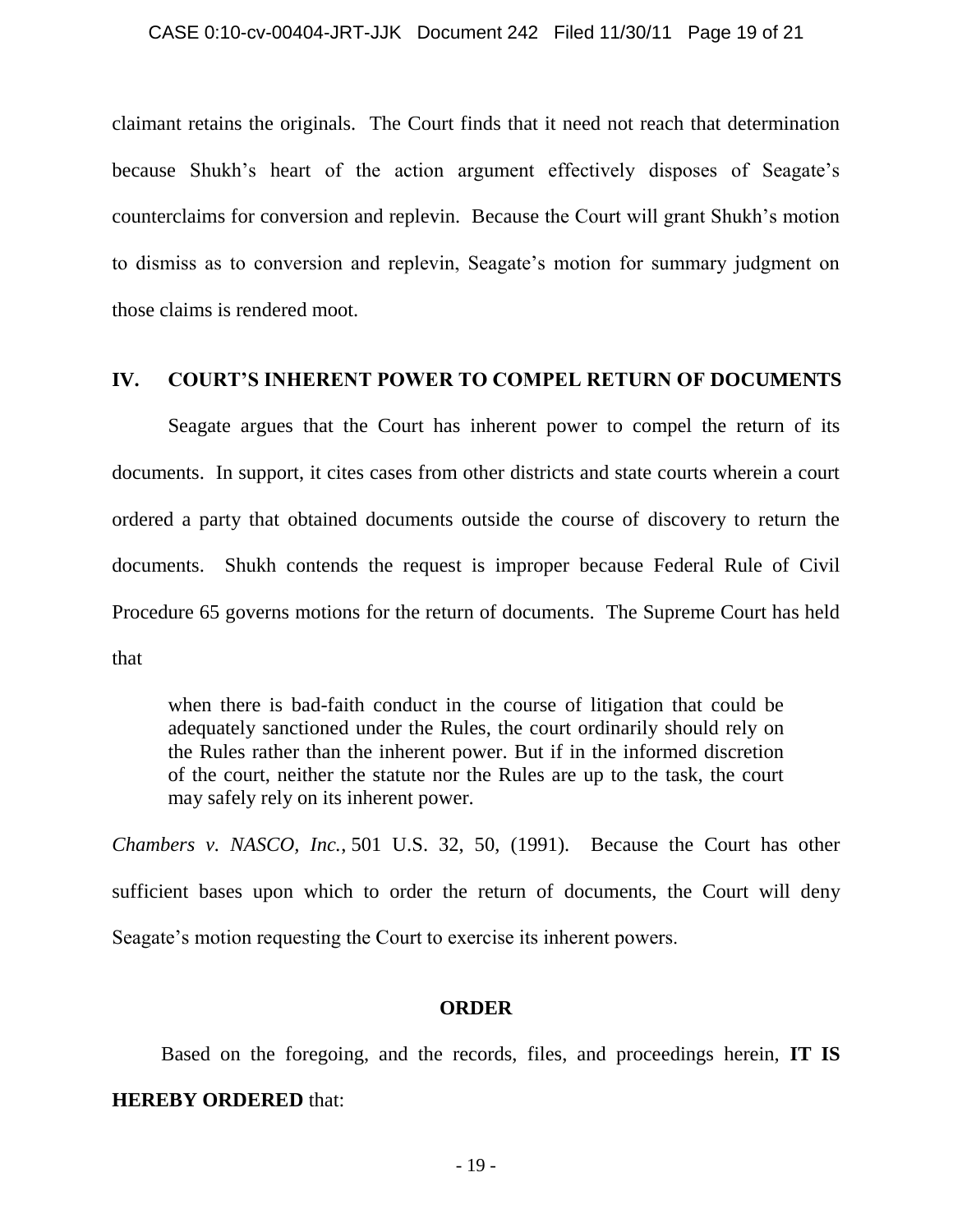1. Plaintiff"s Motion to Dismiss Counterclaims for Lack of Subject Matter Jurisdiction on the Grounds of Mootness Based on Changed Circumstances [Docket No. 214] is **DENIED.**

2. Plaintiff"s Motion to Dismiss Counterclaims [Docket No. 150] is **GRANTED in part** and **DENIED in part** as follows:

a. The motion is **DENIED** as to defendants" counterclaim for breach of contract.

b. The motion is **GRANTED** as to defendants' counterclaims for conversion and replevin.

3. Defendants" motions for summary judgment, a preliminary injunction, and the return of documents [Docket No. 169] are **GRANTED in part** and **DENIED in part** as follows:

a. The motion for summary judgment is **GRANTED** as to defendants" counterclaim for breach of contract.

b. The motion for summary judgment is **DENIED as moot** as to defendants' counterclaims for conversion and replevin.

c. The motion for a preliminary injunction is **DENIED as moot**;

d. The motion for the return of documents under the inherent authority of the Court is **DENIED**.